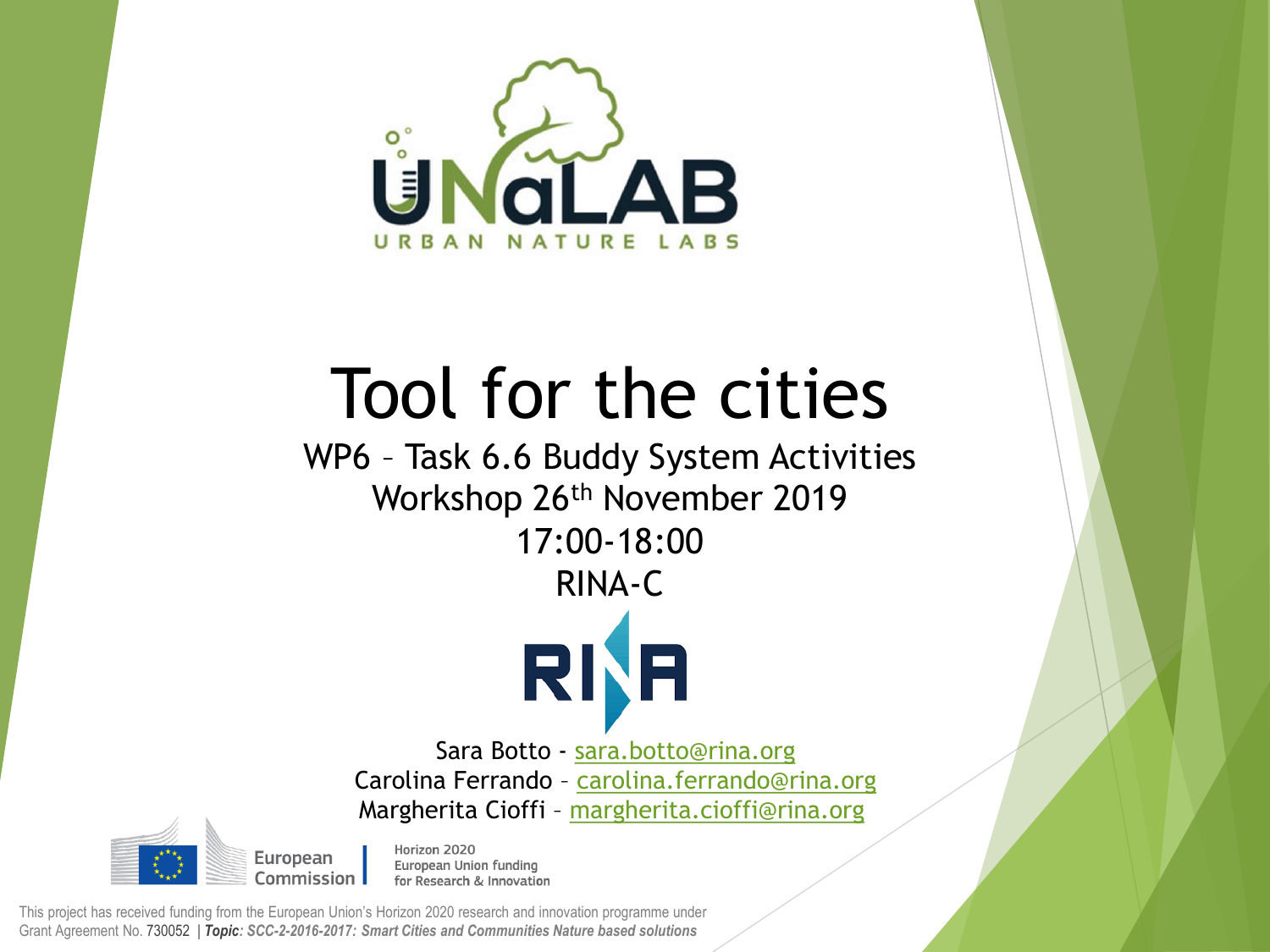

## **Cities request**

**Have a tool to share ideas, questions, solutions between all the cities**

- Bring the questions from the municipalities to the right people/experts of other municipalities (these people do not always attend the workshops)
- Post ideas to inspire other municipalities
- Address actual questions and the right way to share them in the physical meetings



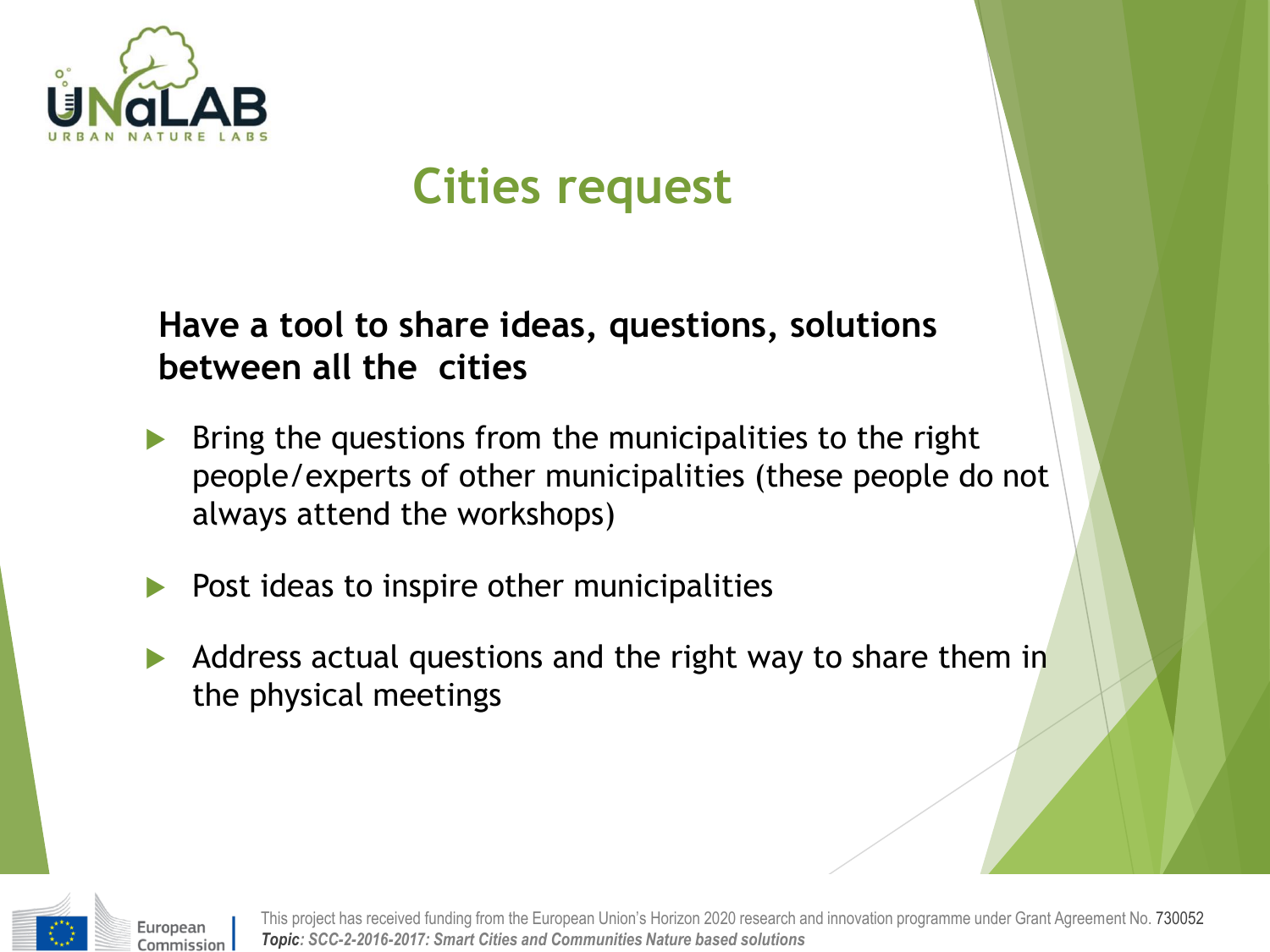





European Commission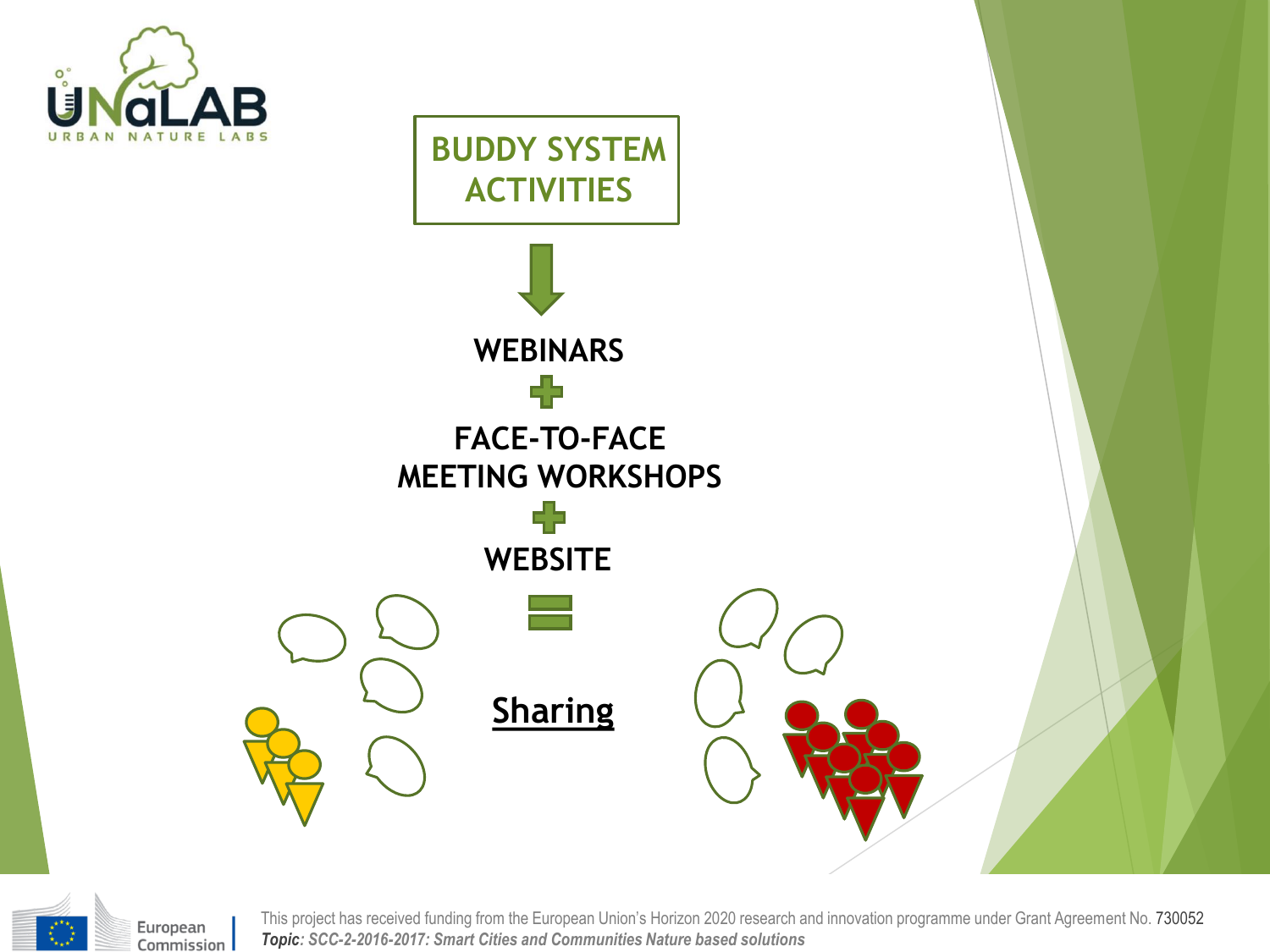

### **Tools already available**



Home About Us v Latest Updates v Co-Creation NBS Handbook Project Area v

#### **Buddy Space**



**Buddy System for UNaLab Cities** 



NBS for Biodiversity



NBS for Urban Growth & Densification



**SEE MORE** 





### <https://unalab.eu/buddy-space>



European Commission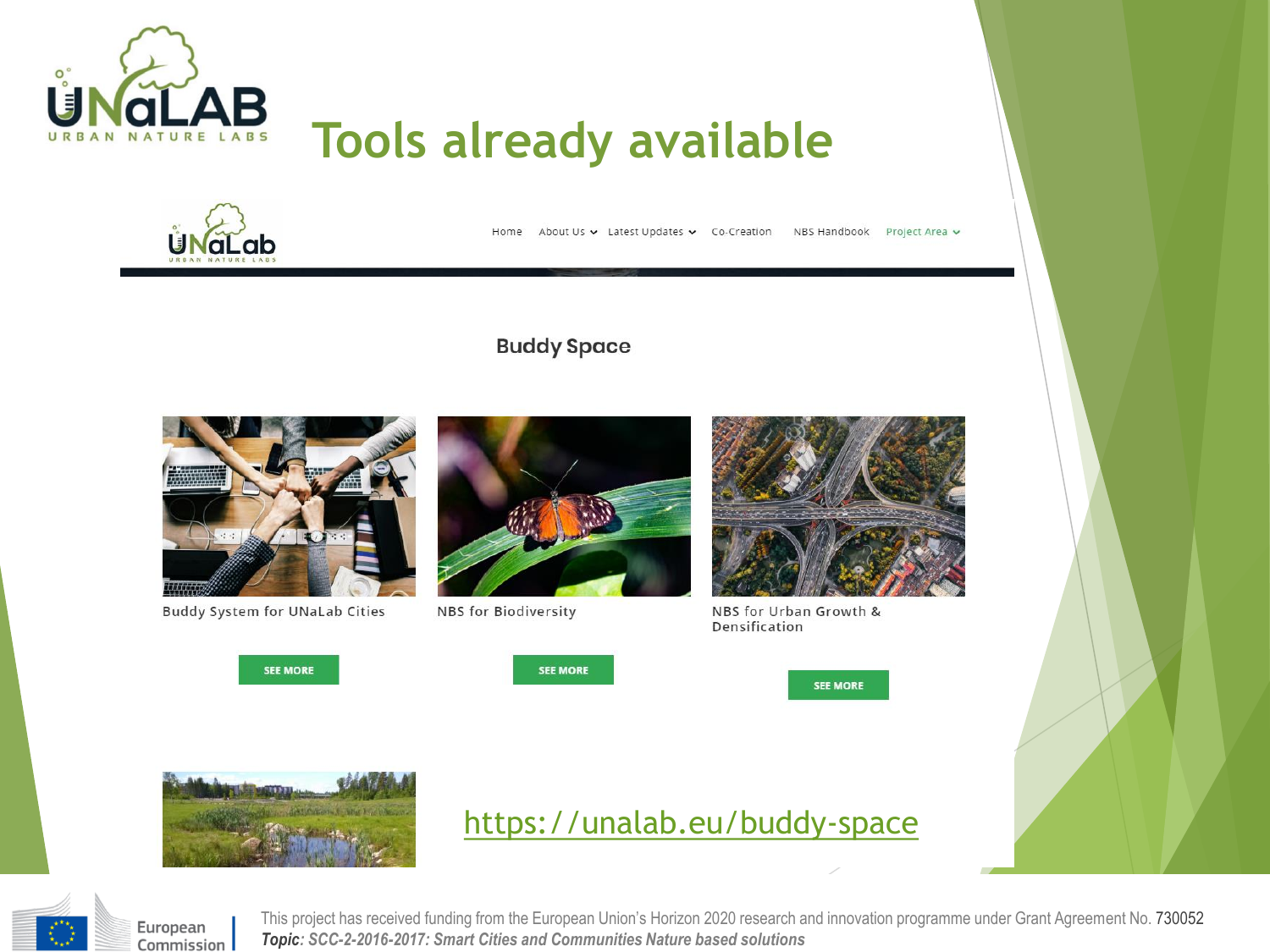

#### Document 图 Hong Kong Biodiversity Questionnaire 2019-10-08 1663.Doc

This survey was designed by Hong Kong University with the aim to study the possible impacts caused by the ecological enhancement works in river channels. The Hong Kong Government aims with these works to enhance the physical environment and ecological connectivity to facilitate the colonisation of aquatic flora and fauna. The questionnaire is meant to collect the public's comments and opinions on the environmental issues as well as the possible social impacts brought by the project. Here you can find the survey related to the lower Lam Tsuen Rivers section, as it was presented to the citizens of Hong Kong.



| <b>POST COMMENTS</b> |                               |   |
|----------------------|-------------------------------|---|
| Subject              |                               |   |
| Subject:             |                               |   |
| Comment <sup>*</sup> |                               |   |
| Message:             |                               |   |
|                      |                               |   |
|                      |                               | 4 |
| Preview<br>Save      | https://unalab.eu/buddy-space |   |
|                      |                               |   |



European Commission |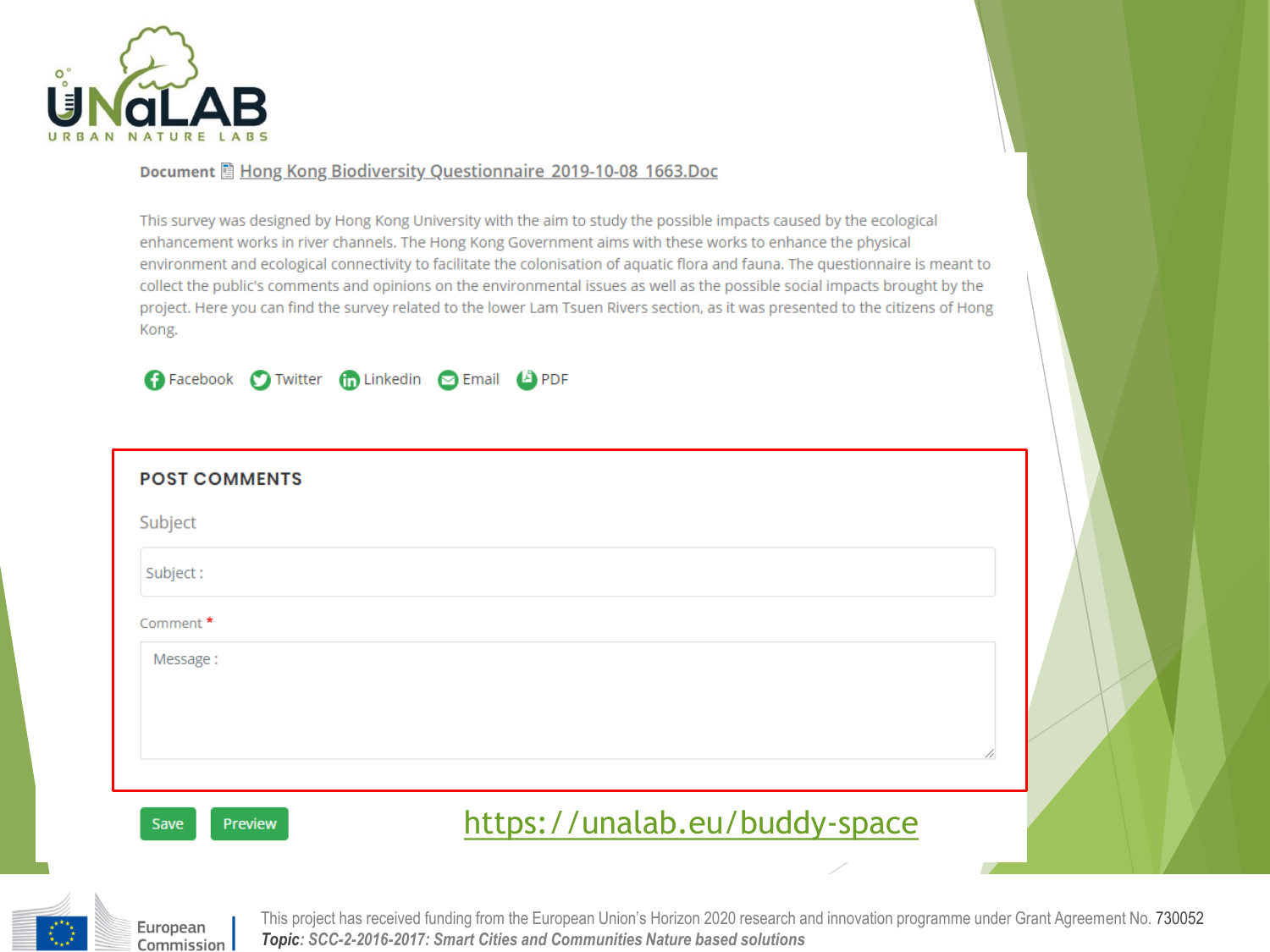



European Commission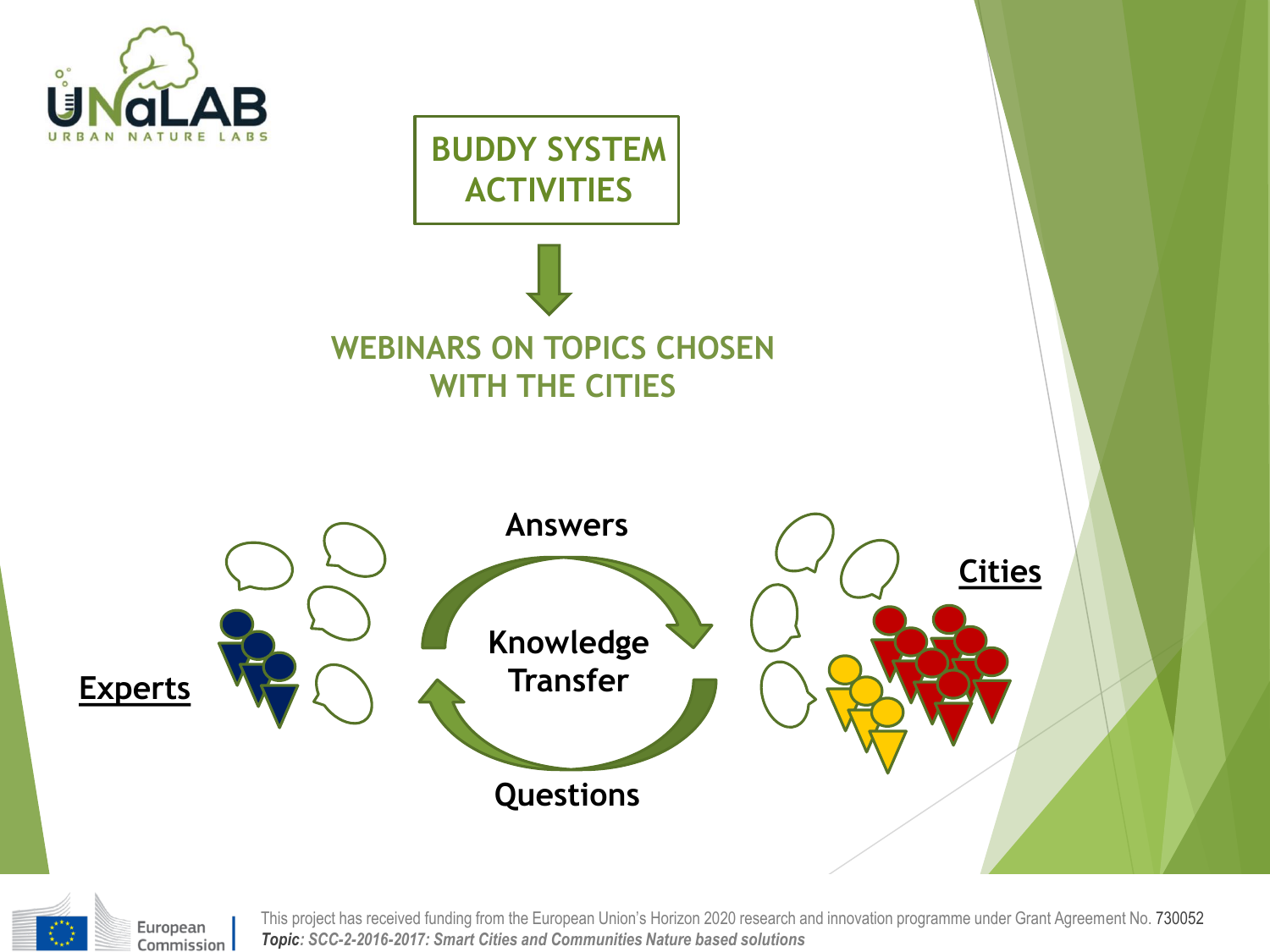

**BUDDY SYSTEM ACTIVITIES**

### **WORKSHOPS ON TOPICS CHOSEN WITH THE CITIES**



- **Issues**
- **Questions**
- **Possible solutions**
- **Experts inputs previously collected**







European Commission |